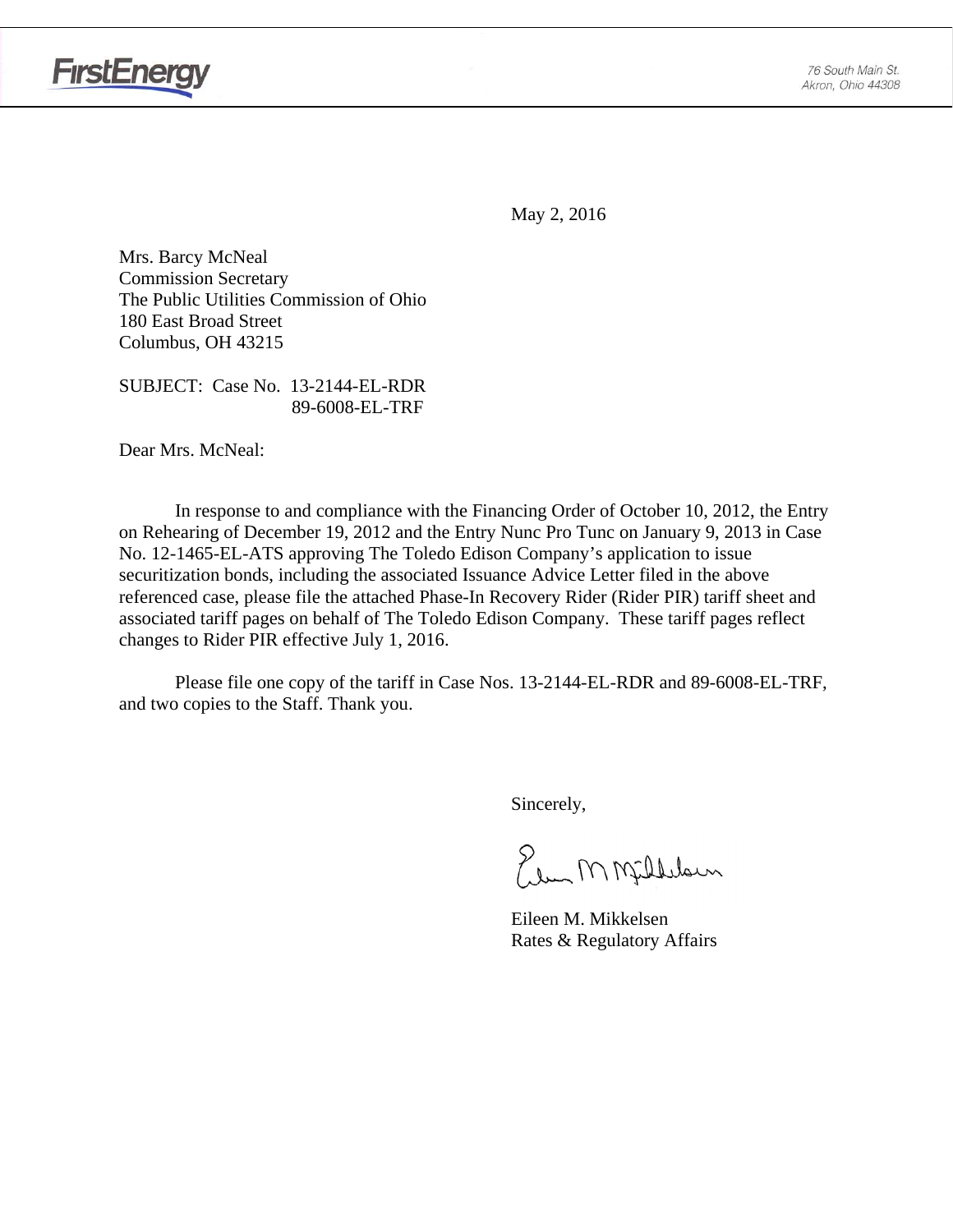#### PUBLIC UTILITIES COMMISSION OF OHIO

SUBJECT: Phase-In-Recovery Charge Adjustment Request Pursuant to PUCO Case No. 12-1465-EL-ATS (the "Financing Order"), The Toledo Edison Company, as servicer of the Bonds or any successor Servicer and on behalf of the bond issuer and bond trustee may apply for adjustment to the Phase-In-Recovery Charge semiannually and at such additional intervals as may be provided for in the Financing Order. Any capitalized terms not defined herein shall have the meanings ascribed thereto in the Financing Order.

### PURPOSE

This filing establishes the revised Phase-In-Recovery Charge to be assessed and collected from all classes of retail users of The Toledo Edison Company distribution system within the geographic service territory as in effect on July 1, 2016, and whether or not such distribution system is being operated by The Toledo Edison Company or a successor distribution company. The Phase-In-Recovery Charge is a usage-based component of each retail user's monthly bill until the Bonds, and interest thereon, and all other approved Financing Costs of the Company's bond issuer are discharged in full. In the Financing Order, the Commission authorized The Toledo Edison Company to file Adjustment Requests semiannually and otherwise as provided for in the Financing Order. The Toledo Edison Company, or a successor Servicer, is authorized to file periodic Phase-In-Recovery Charge adjustments to the extent necessary to ensure the timely recovery of revenues sufficient to provide for the payment of an amount equal to the Bonds, and interest thereon, and all other approved financing costs, which may include indemnity obligations of the bond issuer in the securitization transaction documents for bond issuer officers and directors, trustee fees, liabilities of the special purpose trust and liabilities to the underwriters related to the underwriting of the Bonds. Adjustment Requests are those where The Toledo Edison Company uses the methodology approved by the Commission in PUCO Case No. 12-1465-EL-ATS to adjust upward or downward the existing Phase-In-Recovery Charge.

Using the methodology approved by the Commission in the Financing Order, this filing modifies the variables used in the Phase-In-Recovery Charge calculation and provides the resulting modified Phase-In-Recovery Charge. The enclosures show the revised assumptions for the variables used in calculating the Phase-In-Recovery Charge for retail users and the resulting tariff pages of The Toledo Edison Company reflecting the pricing update for the Phase-In-Recovery Rider (Rider PIR).

#### EFFECTIVE DATE

In accordance with the Financing Order, unless otherwise ordered by the PUCO, adjustments requested pursuant to Semiannual True-Up Filings will become effective on a service rendered basis 60 days after the filing with the PUCO. Therefore, these Phase-In-Recovery Charges shall be effective as of July 1, 2016.

#### **NOTICE**

Notice to the public is hereby given by filing and keeping this filing open for public inspection at The Toledo Edison Company's corporate headquarters.

#### Enclosures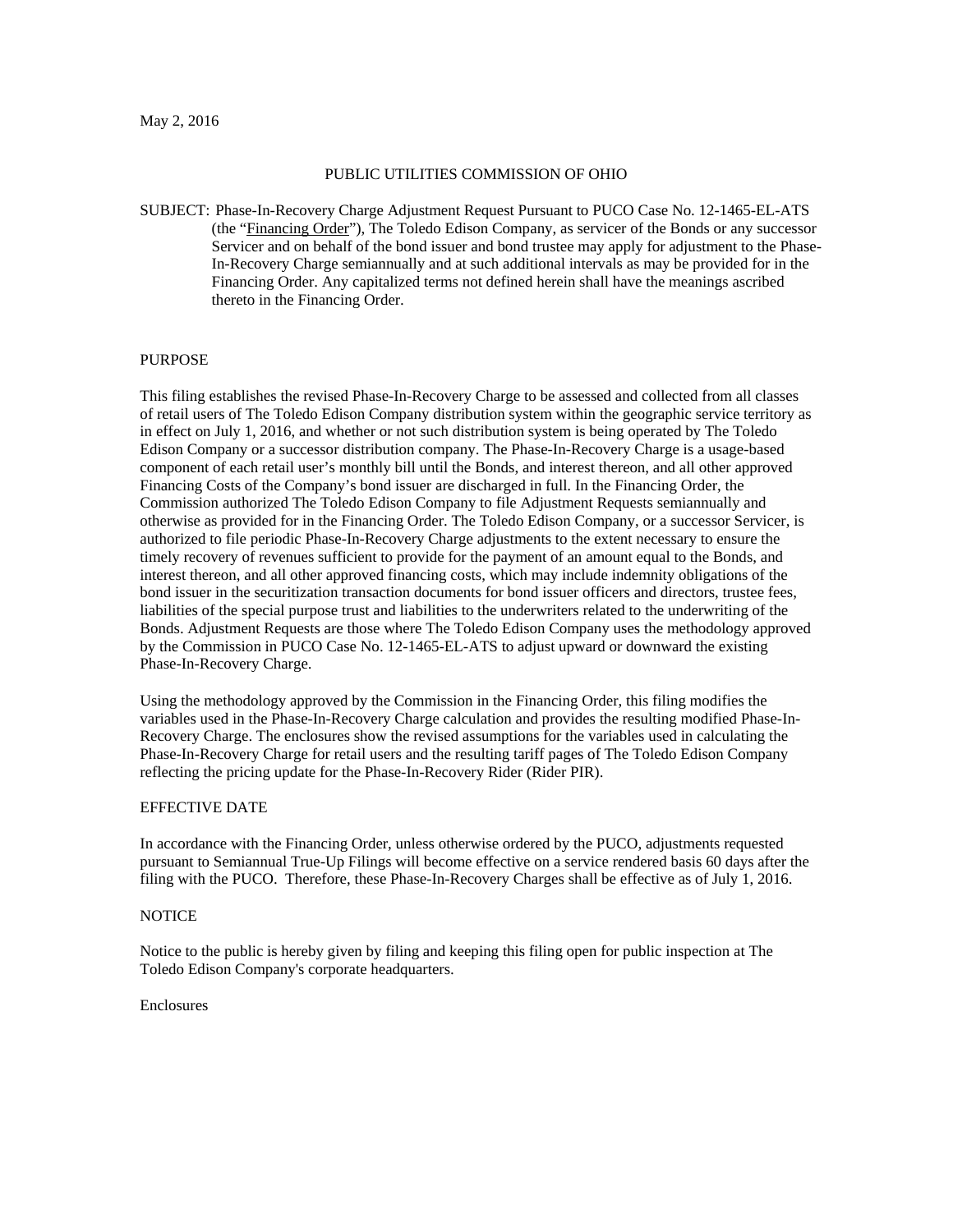#### **Rider PIR ‐ Semi‐annual Revenue Requirement Calculation Page 1 of 3 Rider PIR Charge ‐ July 1, 2016 ‐ December 31, 2016**

| Line           | <b>Line Item Description</b>                     | <b>CEI</b>                 | ОE                       | TE                     | <b>TOTAL</b>                |
|----------------|--------------------------------------------------|----------------------------|--------------------------|------------------------|-----------------------------|
|                |                                                  |                            |                          |                        |                             |
| $1\,$          | <b>Estimated Debt Service</b>                    |                            |                          |                        |                             |
| $\overline{2}$ | Principal                                        |                            |                          |                        |                             |
| 3              | Class A-1                                        | \$4,719,440                | \$855,106                | \$319,791              | \$5,894,337                 |
| 4              | Class A-2                                        | \$4,718,796                | \$854,817                | \$320,627              | \$5,894,240                 |
| 5              | Class A-3                                        | \$0                        | \$0                      | \$0                    | \$0                         |
| 6              | <b>Total Principal</b>                           | \$9,438,236                | \$1,709,923              | \$640,418              | \$11,788,577                |
| 7              |                                                  |                            |                          |                        |                             |
| 8              | Interest                                         |                            |                          |                        |                             |
| 9              | Class A-1                                        | \$16,022                   | \$2,903                  | \$1,086                | \$20,011                    |
| 10             | Class A-2                                        | \$486,585                  | \$88,043                 | \$33,510               | \$608,138                   |
| 11             | Class A-3                                        | \$1,779,510                | \$2,132,307              | \$616,015              | \$4,527,832                 |
| 12             | <b>Total Interest</b>                            | \$2,282,117                | \$2,223,253              | \$650,611              | \$5,155,981                 |
| 13             |                                                  |                            |                          |                        |                             |
| 14             | Principal & Interest<br>Class A-1                |                            |                          |                        |                             |
| 15             | Class A-2                                        | \$4,735,462<br>\$5,205,381 | \$858,009                | \$320,877              | \$5,914,348                 |
| 16<br>17       | Class A-3                                        | \$1,779,510                | \$942,860<br>\$2,132,307 | \$354,137<br>\$616,015 | \$6,502,378                 |
| 18             | <b>Total Principal &amp; Interest</b>            | \$11,720,353               | \$3,933,176              | \$1,291,029            | \$4,527,832<br>\$16,944,558 |
| 19             |                                                  |                            |                          |                        |                             |
| 20             | <b>Estimated Ongoing Financing Costs</b>         |                            |                          |                        |                             |
| 21             | <b>Servicing Fee</b>                             | \$116,023                  | \$84,752                 | \$21,686               | \$222,461                   |
| 22             | Administration Fees and Expenses                 | \$26,077                   | \$19,049                 | \$4,874                | \$50,000                    |
| 23             | <b>Trustee Fees and Expenses</b>                 | \$1,695                    | \$1,238                  | \$317                  | \$3,250                     |
| 24             | Legal Fees                                       | \$18,254                   | \$13,334                 | \$3,412                | \$35,000                    |
| 25             | <b>Accounting Fees</b>                           | \$39,116                   | \$28,573                 | \$7,311                | \$75,000                    |
| 26             | SPE Independent Manager's Fees                   | \$950                      | \$950                    | \$950                  | \$2,850                     |
| 27             | Rating Agency Fees                               | \$11,735                   | \$8,572                  | \$2,193                | \$22,500                    |
| 28             | Reporting and SEC Filing Fees                    | \$652                      | \$476                    | \$122                  | \$1,250                     |
| 29             | Miscellaneous                                    | \$1,304                    | \$952                    | \$244                  | \$2,500                     |
| 30             | Return on Capital Account                        | \$39,738                   | \$29,028                 | \$25,996               | \$94,762                    |
| 31             | Dealers In Intangible Tax                        | \$0                        | \$0                      | \$0                    | \$0                         |
| 32             | <b>Total Ongoing Financing Costs</b>             | \$255,543                  | \$186,924                | \$67,105               | \$509,573                   |
| 33             |                                                  |                            |                          |                        |                             |
| 34             | Estimated Debt Service & Ongoing Financing Costs | \$11,975,896               | \$4,120,100              | \$1,358,134            | \$17,454,131                |
| 35             |                                                  |                            |                          |                        |                             |
| 36             | Cumulative Under (Over) Collection               | \$49,609                   | ( \$160, 102)            | ( \$82,031)            | ( \$192, 524)               |
| 37             |                                                  |                            |                          |                        |                             |
| 38             | Total to be Recovered Before Gross-ups           | \$12,025,506               | \$3,959,998              | \$1,276,103            | \$17,261,607                |
| 39             |                                                  |                            |                          |                        |                             |
| 40             | <b>Estimated Uncollectible Ratio</b>             | 0.93%                      | 0.76%                    | 1.14%                  |                             |
| 41             | CAT Tax                                          | 0.26%                      | 0.26%                    | 0.26%                  |                             |
| 42             | Gross-up Factor - Tax & Uncollectible            | 1.19%                      | 1.02%                    | 1.40%                  |                             |
| 43             |                                                  |                            |                          |                        |                             |
| 44             | Total Amount to be Collected with Gross-ups      | \$12,170,489               | \$4,000,650              | \$1,294,259            | \$17,465,398                |
| 45             |                                                  |                            |                          |                        |                             |
| 46             | <b>Billing Lag Conversion Factor</b>             | 102%                       | 101%                     | 94%                    |                             |
| 47             |                                                  |                            |                          |                        |                             |
| 48             | <b>Rider PIR Revenue Requirement</b>             | \$12,413,898               | \$4,040,657              | \$1,216,603            | \$17,671,159                |

#### **NOTES**

1‐18 Estimated debt service for PIR Bonds to be paid and / or accrued over the upcoming Rider PIR recovery period

20‐31 Estimated ongoing financing costs to be paid and / or accrued over the upcoming Rider PIR recovery period

34 Calculation: Line 18 + Line 32

36 Cumulative under (over) collection of debt service and ongoing financing costs forecast as of upcoming payment date

38 Calculation: Line 34 + Line 36

40 Estimated Uncollectible Expense ratio for the upcoming Rider PIR recovery period

41 Current CAT Tax rate applicable to Rider PIR

42 Gross-up factor applied to amount to be recovered. Calculation: Line 40 + Line 41

44 Calculation: Line 38 / (1 ‐ Line 42)

46 Factor to convert from cash to revenue based on estimated lag between revenue billed and cash collected

48 Estimated Revenue requirement for the upcoming Rider PIR recovery period. Calculation: Line 44 x Line 46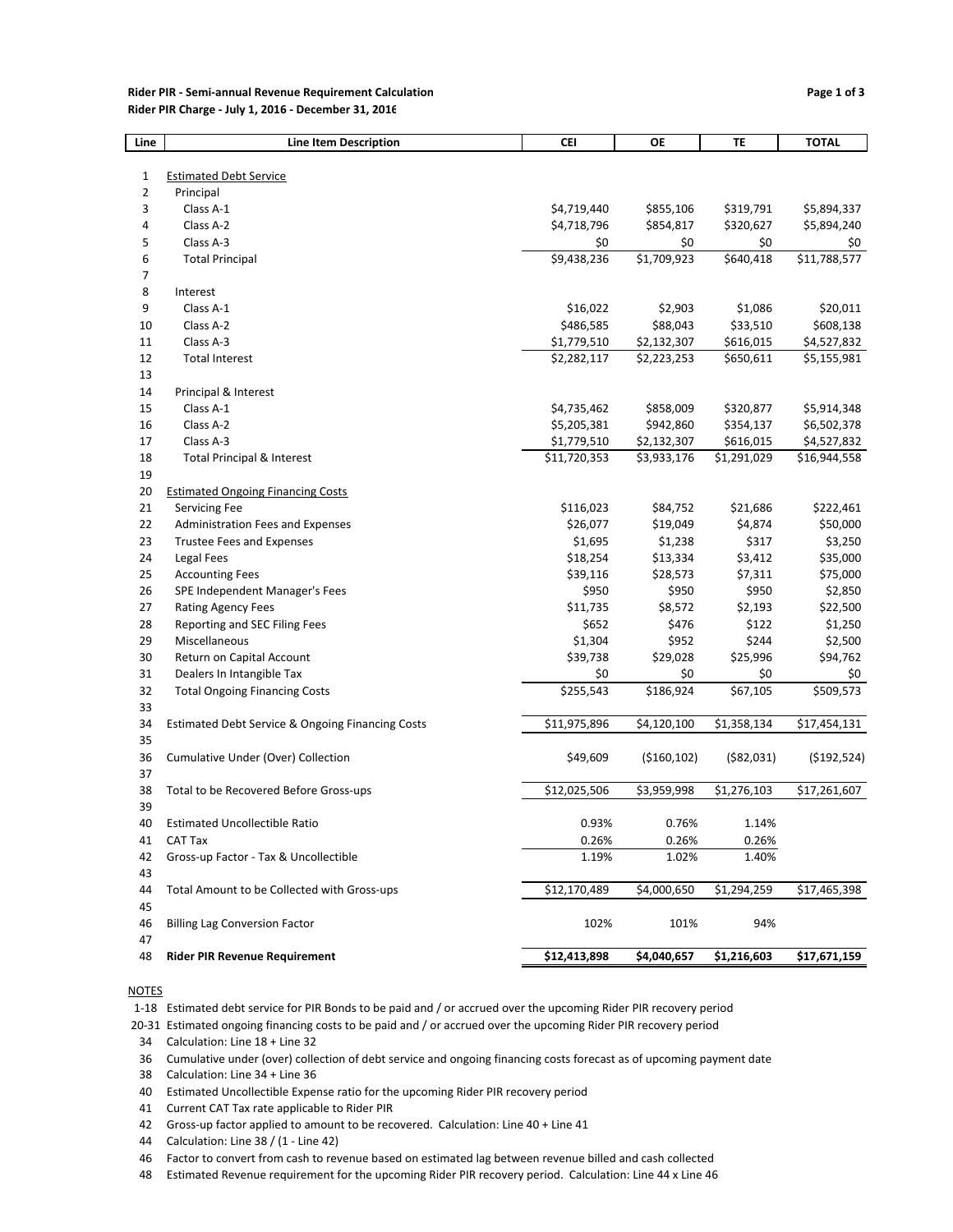#### **Rider PIR ‐ Allocation Factor Page 2 of 3 Rider PIR Charge ‐ July 1, 2016 ‐ December 31, 2016**

| (A)            | (B)        | (C)                  | (D)                   | (E)                                              | (F)        | (G)                                        | (H)          | (1)             | (1)         | (K)         | (L)          | (M)     |
|----------------|------------|----------------------|-----------------------|--------------------------------------------------|------------|--------------------------------------------|--------------|-----------------|-------------|-------------|--------------|---------|
| Line           | Company    | <b>Rate Schedule</b> | <b>Forecasted kWh</b> | <b>Otherwise Applicable Tariff Rates (¢/kWh)</b> |            | <b>Otherwise Applicable Tariff Revenue</b> |              |                 |             | Allocation  |              |         |
|                |            |                      | <b>Sales</b>          | RER1                                             | <b>DGC</b> | <b>DFC</b>                                 | <b>TOTAL</b> | RER1            | <b>DGC</b>  | <b>DFC</b>  | <b>TOTAL</b> | Ratio   |
|                |            |                      |                       |                                                  |            |                                            |              |                 |             |             |              |         |
| $\mathbf{1}$   | <b>CEI</b> | Rate RS              |                       | 0.0000                                           | 0.1171     | 0.0345                                     | 0.1516       | \$0             | \$3,228,411 | \$951,154   | \$4,179,565  | 32.20%  |
| $\overline{2}$ | CEI        | Rate GS              |                       | 0.0000                                           | 0.1171     | 0.0345                                     | 0.1516       | \$0             | \$3,767,132 | \$1,109,872 | \$4,877,004  | 37.57%  |
| 3              | CEI        | Rate GP 1            |                       | 0.0000                                           | 0.1130     | 0.0345                                     | 0.1475       | \$0             | \$190,424   | \$58,138    | \$248,562    | 1.91%   |
| 4              | CEI        | Rate GP 2            |                       | 0.0000                                           | 0.0000     | 0.0345                                     | 0.0345       | \$0             | \$0         | \$21,116    | \$21,116     | 0.16%   |
| 5              | CEI        | Rate GSU 1           |                       | 0.0000                                           | 0.1099     | 0.0345                                     | 0.1444       | \$0             | \$1,928,173 | \$605,296   | \$2,533,469  | 19.52%  |
| 6              | CEI        | Rate GSU 2           |                       | 0.0000                                           | 0.0000     | 0.0345                                     | 0.0345       | \$0             | \$0         | \$36,812    | \$36,812     | 0.28%   |
| $\overline{7}$ | CEI        | Rate GT 1            |                       | 0.0000                                           | 0.1097     | 0.0345                                     | 0.1442       | \$0             | \$550,351   | \$173,082   | \$723,433    | 5.57%   |
| 8              | CEI        | Rate GT 2            |                       | 0.0000                                           | 0.0000     | 0.0345                                     | 0.0345       | \$0             | \$0         | \$214,573   | \$214,573    | 1.65%   |
| 9              | CEI        | Rate STL             |                       | 0.0000                                           | 0.1171     | 0.0345                                     | 0.1516       | \$0             | \$72,186    | \$21,268    | \$93,454     | 0.72%   |
| 10             | CEI        | Rate POL             |                       | 0.0000                                           | 0.1171     | 0.0345                                     | 0.1516       | \$0             | \$31,248    | \$9,206     | \$40,455     | 0.31%   |
| 11             | CEI        | Rate TRF             |                       | 0.0000                                           | 0.1171     | 0.0345                                     | 0.1516       | \$0             | \$9,147     | \$2,695     | \$11,842     | 0.09%   |
| 12             | CEI        | <b>TOTAL</b>         | 9,284,676,484         |                                                  |            |                                            |              | $\overline{50}$ | \$9,777,073 | 53,203,213  | \$12,980,286 | 100.00% |
| 13             |            |                      |                       |                                                  |            |                                            |              |                 |             |             |              |         |
| 14             | OE         | Rate RS              |                       | 0.0000                                           | 0.0000     | 0.0362                                     | 0.0362       | \$0             | \$0         | \$1,637,554 | \$1,637,554  | 38.13%  |
| 15             | OE         | Rate GS              |                       | 0.0000                                           | 0.0000     | 0.0362                                     | 0.0362       | \$0             | \$0         | \$1,171,043 | \$1,171,043  | 27.26%  |
| 16             | OE         | Rate GP              |                       | 0.0000                                           | 0.0000     | 0.0362                                     | 0.0362       | \$0             | \$0         | \$455,713   | \$455,713    | 10.61%  |
| 17             | OE         | Rate GSU             |                       | 0.0000                                           | 0.0000     | 0.0362                                     | 0.0362       | \$0             | \$0         | \$164,500   | \$164,500    | 3.83%   |
| 18             | <b>OE</b>  | Rate GT              |                       | 0.0000                                           | 0.0000     | 0.0362                                     | 0.0362       | \$0             | \$0         | \$835,067   | \$835,067    | 19.44%  |
| 19             | OE         | Rate STL             |                       | 0.0000                                           | 0.0000     | 0.0362                                     | 0.0362       | \$0             | \$0         | \$4,752     | \$4,752      | 0.11%   |
| 20             | OE         | Rate POL             |                       | 0.0000                                           | 0.0000     | 0.0362                                     | 0.0362       | \$0             | \$0         | \$6,271     | \$6,271      | 0.15%   |
| 21             | OE         | Rate TRF             |                       | 0.0000                                           | 0.0000     | 0.0362                                     | 0.0362       | \$0             | \$0         | \$2,342     | \$2,342      | 0.05%   |
| 22             | OE         | Rate ESIP            |                       | 0.0000                                           | 0.0000     | 0.0362                                     | 0.0362       | \$0             | \$0         | \$17,815    | \$17,815     | 0.41%   |
| 23             | OE         | <b>TOTAL</b>         | 11,864,795,972        |                                                  |            |                                            |              | \$0             | \$0         | \$4,295,056 | \$4,295,056  | 100.00% |
| 24             |            |                      |                       |                                                  |            |                                            |              |                 |             |             |              |         |
| 25             | TE         | Rate RS              |                       | 0.0000                                           | 0.0000     | 0.0257                                     | 0.0257       | \$0             | \$0         | \$332,592   | \$332,592    | 23.97%  |
| 26             | TE         | Rate GS              |                       | 0.0000                                           | 0.0000     | 0.0257                                     | 0.0257       | \$0             | \$0         | \$259,132   | \$259,132    | 18.67%  |
| 27             | TE         | Rate GP              |                       | 0.0000                                           | 0.0000     | 0.0257                                     | 0.0257       | \$0             | \$0         | \$134,267   | \$134,267    | 9.68%   |
| 28             | TE         | Rate GSU             |                       | 0.0000                                           | 0.0000     | 0.0257                                     | 0.0257       | \$0             | \$0         | \$14,889    | \$14,889     | 1.07%   |
| 29             | TE         | Rate GT              |                       | 0.0000                                           | 0.0000     | 0.0257                                     | 0.0257       | \$0             | \$0         | \$639,041   | \$639,041    | 46.05%  |
| 30             | TE         | Rate STL             |                       | 0.0000                                           | 0.0000     | 0.0257                                     | 0.0257       | \$0             | \$0         | \$6,374     | \$6,374      | 0.46%   |
| 31             | TE         | Rate POL             |                       | 0.0000                                           | 0.0000     | 0.0257                                     | 0.0257       | \$0             | \$0         | \$1,150     | \$1,150      | 0.08%   |
| 32             | TE         | Rate TRF             |                       | 0.0000                                           | 0.0000     | 0.0257                                     | 0.0257       | \$0             | \$0         | \$247       | \$247        | 0.02%   |
| 33             | TE         | <b>TOTAL</b>         | 5,399,577,575         |                                                  |            |                                            |              | \$0             | \$0         | \$1,387,691 | \$1,387,691  | 100.00% |
|                |            |                      |                       |                                                  |            |                                            |              |                 |             |             |              |         |

NOTES

(D) Estimated kWh sales for the upcoming Rider PIR recovery period based on the most recent sales forecast.

(E)‐(G) Otherwise applicable tariff pricing as of July 1, 2016

(H) Calculation: Column E + Column F + Column G

(I) Calculation: Column D x Column E

(J) Calculation: Column D x Column F

(K) Calculation: Column D x Column G

(L) Calculation: Column I + Column J + Column K

(M) Calculation: Column L / Company Total Column L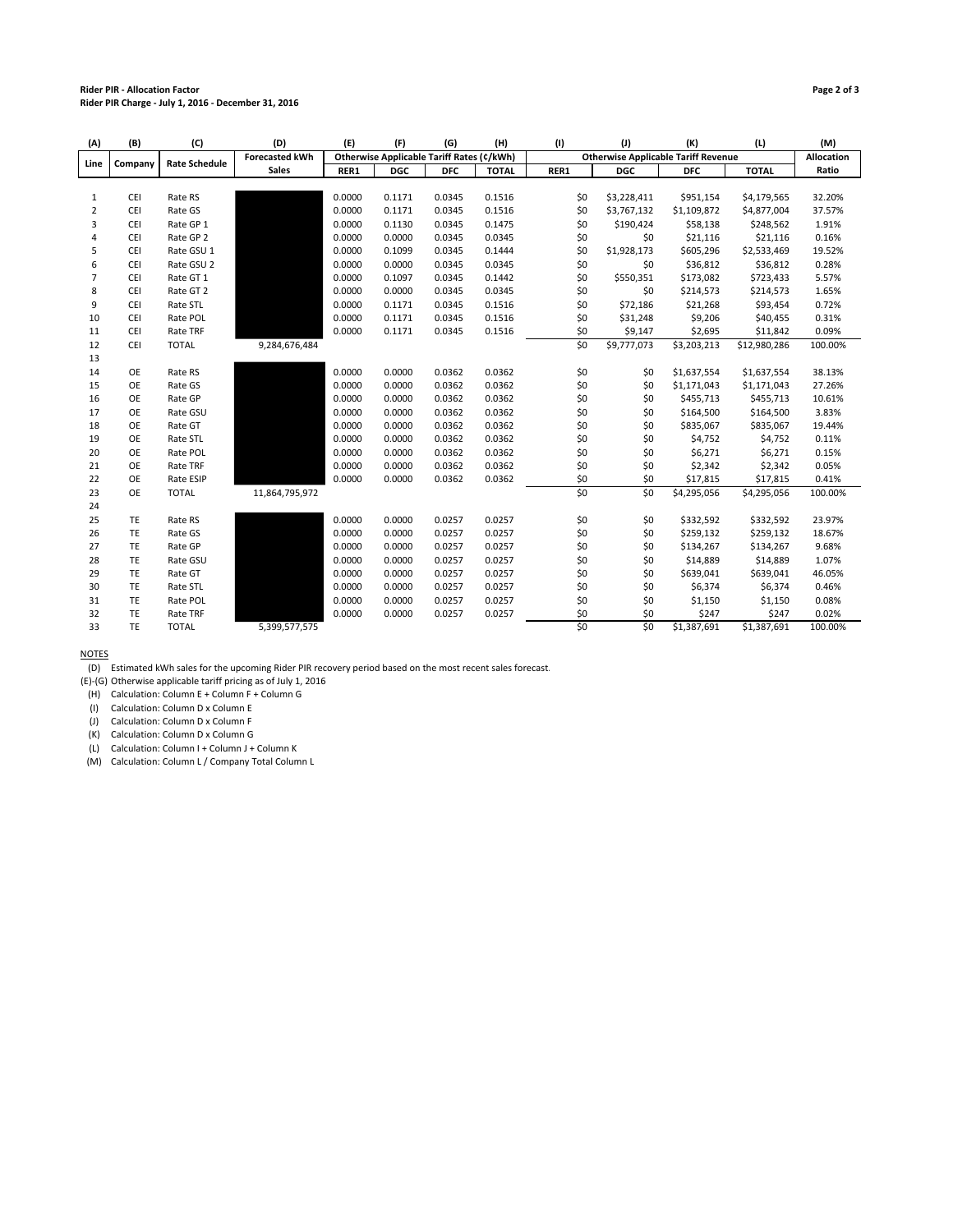#### **Rider PIR ‐ Rate Design Page 3 of 3 Rider PIR Charge ‐ July 1, 2016 ‐ December 31, 2016**

| Line     | Line Item Description            | CEI                     | OE               | TE               | <b>TOTAL</b>            |
|----------|----------------------------------|-------------------------|------------------|------------------|-------------------------|
| 1        | Rider PIR Revenue Requirement    | \$12,413,898            | \$4,040,657      | \$1,216,603      | \$17,671,159            |
| 2        |                                  |                         |                  |                  |                         |
| 3        | <b>Allocation Ratios</b>         |                         |                  |                  |                         |
| 4        | Rate RS                          | 32.20%                  | 38.13%           | 23.97%           |                         |
| 5        | Rate GS                          | 37.57%                  | 27.26%           | 18.67%           |                         |
| 6        | Rate GP 1                        | 1.91%                   | 10.61%           | 9.68%            |                         |
| 7<br>8   | Rate GP 2<br>Rate GSU 1          | 0.16%<br>19.52%         | 3.83%            | 1.07%            |                         |
| 9        | Rate GSU 2                       | 0.28%                   |                  |                  |                         |
| 10       | Rate GT 1                        | 5.57%                   | 19.44%           | 46.05%           |                         |
| 11       | Rate GT 2                        | 1.65%                   |                  |                  |                         |
| 12       | Rate STL                         | 0.72%                   | 0.11%            | 0.46%            |                         |
| 13       | Rate POL                         | 0.31%                   | 0.15%            | 0.08%            |                         |
| 14       | Rate TRF                         | 0.09%                   | 0.05%            | 0.02%            |                         |
| 15       | Rate ESIP                        |                         | 0.41%            |                  |                         |
| 16       | <b>Total Allocation Ratios</b>   | 100.00%                 | 100.00%          | 100.00%          |                         |
| 17       |                                  |                         |                  |                  |                         |
| 18       | Allocated Revenue Requirement    |                         |                  |                  |                         |
| 19       | Rate RS                          | \$3,997,192             | \$1,540,560      | \$291,587        | \$5,829,340             |
| 20       | Rate GS                          | \$4,664,198             | \$1,101,682      | \$227,184        | \$5,993,064             |
| 21       | Rate GP 1                        | \$237,716               | \$428,721        | \$117,713        | \$784,150               |
| 22       | Rate GP 2                        | \$20,195                |                  |                  | \$20,195                |
| 23<br>24 | Rate GSU 1<br>Rate GSU 2         | \$2,422,922<br>\$35,206 | \$154,756        | \$13,053         | \$2,590,732             |
| 25       | Rate GT 1                        | \$691,867               | \$785,606        | \$560,253        | \$35,206<br>\$2,037,726 |
| 26       | Rate GT 2                        | \$205,211               |                  |                  | \$205,211               |
| 27       | Rate STL                         | \$89,376                | \$4,470          | \$5,588          | \$99,434                |
| 28       | Rate POL                         | \$38,689                | \$5,900          | \$1,008          | \$45,597                |
| 29       | Rate TRF                         | \$11,326                | \$2,203          | \$217            | \$13,745                |
| 30       | Rate ESIP                        |                         | \$16,759         |                  | \$16,759                |
| 31       | <b>Total Revenue Requirement</b> | \$12,413,898            | \$4,040,657      | \$1,216,603      | \$17,671,159            |
| 32       |                                  |                         |                  |                  |                         |
| 33       | <b>Estimated kWh Sales</b>       |                         |                  |                  |                         |
| 34       | Rate RS                          |                         |                  |                  |                         |
| 35       | Rate GS                          |                         |                  |                  |                         |
| 36       | Rate GP 1                        |                         |                  |                  |                         |
| 37       | Rate GP 2                        |                         |                  |                  |                         |
| 38       | Rate GSU 1                       |                         |                  |                  |                         |
| 39<br>40 | Rate GSU 2<br>Rate GT 1          |                         |                  |                  |                         |
| 41       | Rate GT 2                        |                         |                  |                  |                         |
| 42       | Rate STL                         |                         |                  |                  |                         |
| 43       | Rate POL                         |                         |                  |                  |                         |
| 44       | Rate TRF                         |                         |                  |                  |                         |
| 45       | Rate ESIP                        |                         |                  |                  |                         |
| 46       | <b>Total Estimated kWh Sales</b> | 9,284,676,484           | 11,864,795,972   | 5,399,577,575    | 26,549,050,031          |
| 47       |                                  |                         |                  |                  |                         |
| 48       | Rider PIR Rate (¢/kWh)           |                         |                  |                  |                         |
| 49       | каtе кs                          | 0.1450                  | 0.0341           | 0.0226           |                         |
| 50       | Rate GS                          | 0.1450                  | 0.0341           | 0.0226           |                         |
| 51       | Rate GP 1                        | 0.1411                  | 0.0341           | 0.0226           |                         |
| 52       | Rate GP 2                        | 0.0330                  |                  |                  |                         |
| 53       | Rate GSU 1                       | 0.1381                  | 0.0341           | 0.0226           |                         |
| 54       | Rate GSU 2                       | 0.0330                  |                  |                  |                         |
| 55       | Rate GT 1                        | 0.1380                  | 0.0341           | 0.0226           |                         |
| 56       | Rate GT 2                        | 0.0330                  |                  |                  |                         |
| 57       | Rate STL                         | 0.1450                  | 0.0341           | 0.0226           |                         |
| 58<br>59 | Rate POL<br>Rate TRF             | 0.1450<br>0.1450        | 0.0341<br>0.0341 | 0.0226<br>0.0226 |                         |
| 60       | Rate ESIP                        |                         | 0.0341           |                  |                         |
|          |                                  |                         |                  |                  |                         |

60 Rate ESIP

NOTES

1 Total amount to be billed under Rider PIR for the upcoming Rider PIR recovery period (Page 1, Line 48)

3‐16 Allocation ratios based on estimated revenue to be billed under existing Riders RER1, DGC, and DFC (Page 2, Column M)

18‐31 Calculation: Revenue Requirement x Allocation Ratio

33‐46 Estimated kWh sales for the upcoming Rider PIR recovery period

48‐60 Calculation: Allocated Revenue Requirement x 100 / Estimated kWh Sales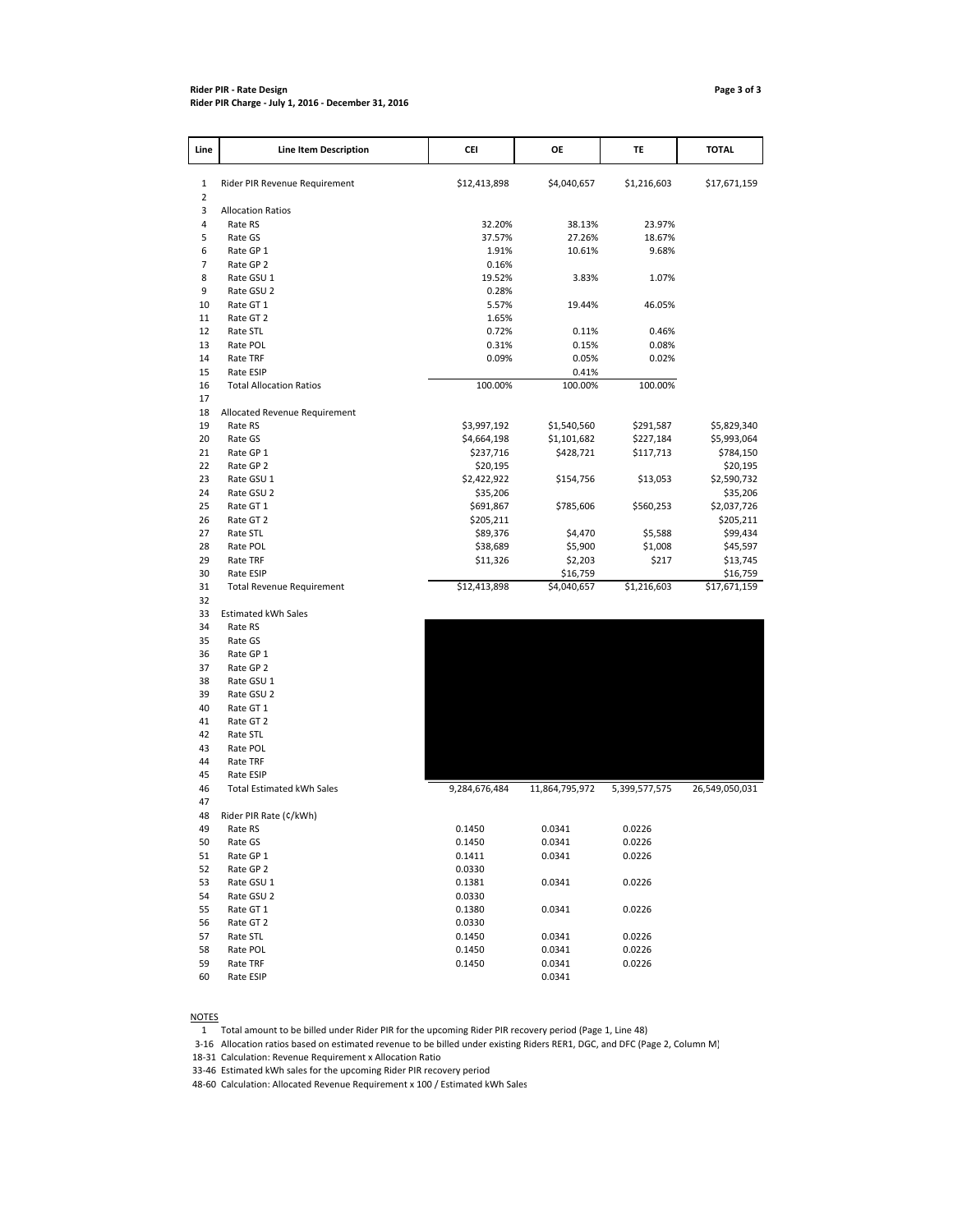## **TABLE OF CONTENTS**

The following rates, rules and regulations for electric service are applicable throughout the Company's service territory except as noted.

|                                                      | <b>Sheet</b> | <b>Effective</b><br><b>Date</b> |
|------------------------------------------------------|--------------|---------------------------------|
| <b>TABLE OF CONTENTS</b>                             | 1            | $07 - 01 - 16$                  |
| <b>DEFINITION OF TERRITORY</b>                       | 3            | 01-23-09                        |
| <b>ELECTRIC SERVICE REGULATIONS</b>                  | 4            | 12-04-09                        |
| <b>ELECTRIC SERVICE SCHEDULES</b>                    |              |                                 |
| Residential Service (Rate "RS")                      | 10           | 01-23-09                        |
| General Service - Secondary (Rate "GS")              | 20           | 01-23-09                        |
| General Service - Primary (Rate "GP")                | 21           | 01-23-09                        |
| General Service - Subtransmission (Rate "GSU")       | 22           | 01-23-09                        |
| General Service - Transmission (Rate "GT")           | 23           | 01-23-09                        |
| <b>Street Lighting Provisions</b>                    | 30           | 01-23-09                        |
| Street Lighting (Rate "STL")                         | 31           | 06-01-09                        |
| Traffic Lighting (Rate "TRF")                        | 32           | 01-23-09                        |
| Private Outdoor Lighting (Rate "POL")                | 33           | 06-01-09                        |
| Experimental Company Owned LED Lighting Program      | 34           | 05-01-15                        |
| <b>MISCELLANEOUS CHARGES</b>                         | 75           | 07-05-12                        |
| <b>OTHER SERVICE</b>                                 |              |                                 |
| <b>Partial Service</b>                               | 52           | $01 - 01 - 06$                  |
| Residential Renewable Energy Credit Purchase Program | 60           | 10-01-09                        |
| <b>Cogeneration and Small Power Producer</b>         | 70           | 01-01-03                        |
| <b>Interconnection Tariff</b>                        | 76           | $01 - 01 - 09$                  |
| <b>PIPP Customer Discount</b>                        | 80           | 06-01-14                        |
|                                                      |              |                                 |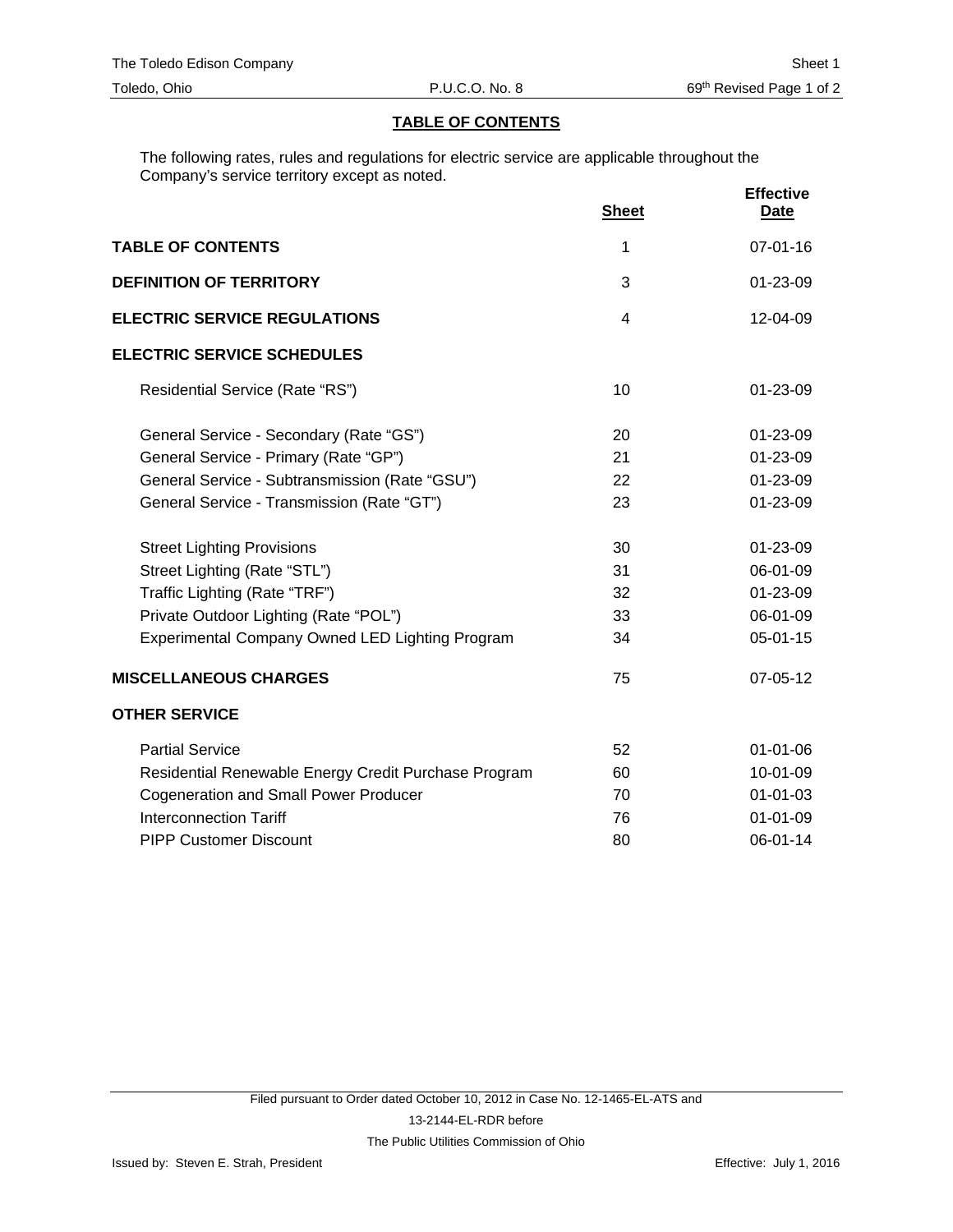| Toledo, Ohio |  |
|--------------|--|
|--------------|--|

## **TABLE OF CONTENTS**

| <b>RIDERS</b>                                          | <b>Sheet</b> | <b>Effective</b><br><u>Date</u> |
|--------------------------------------------------------|--------------|---------------------------------|
| Summary                                                | 80           | 06-01-14                        |
| <b>Residential Distribution Credit</b>                 | 81           | $05 - 21 - 10$                  |
| <b>Transmission and Ancillary Services</b>             | 83           | 09-10-10                        |
| <b>Alternative Energy Resource</b>                     | 84           | 04-01-16                        |
| <b>School Distribution Credit</b>                      | 85           | 06-01-09                        |
| <b>Business Distribution Credit</b>                    | 86           | 01-23-09                        |
| <b>Hospital Net Energy Metering</b>                    | 87           | 10-27-09                        |
| Economic Development (4a)                              | 88           | 01-23-09                        |
| <b>Universal Service</b>                               | 90           | $01 - 01 - 16$                  |
| State kWh Tax                                          | 92           | 01-23-09                        |
| Net Energy Metering                                    | 93           | 10-27-09                        |
| Delta Revenue Recovery                                 | 96           | 04-01-16                        |
| Demand Side Management                                 | 97           | $01 - 01 - 16$                  |
| Reasonable Arrangement                                 | 98           | 06-01-09                        |
| <b>Distribution Uncollectible</b>                      | 99           | 04-01-16                        |
| Economic Load Response Program                         | 101          | $06 - 01 - 15$                  |
| Optional Load Response Program                         | 102          | 06-01-14                        |
| <b>Generation Cost Reconciliation</b>                  | 103          | 04-01-16                        |
| Fuel                                                   | 105          | 12-14-09                        |
| Advanced Metering Infrastructure / Modern Grid         | 106          | 04-01-16                        |
| Line Extension Cost Recovery                           | 107          | $01 - 01 - 15$                  |
| <b>Delivery Service Improvement</b>                    | 108          | $01 - 01 - 12$                  |
| <b>PIPP Uncollectible</b>                              | 109          | 04-01-16                        |
| Non-Distribution Uncollectible                         | 110          | 04-01-16                        |
| <b>Experimental Real Time Pricing</b>                  | 111          | 06-01-15                        |
| <b>Experimental Critical Peak Pricing</b>              | 113          | 06-01-15                        |
| <b>Generation Service</b>                              | 114          | $06 - 01 - 15$                  |
| Demand Side Management and Energy Efficiency           | 115          | $01 - 01 - 16$                  |
| <b>Economic Development</b>                            | 116          | $04 - 01 - 16$                  |
| <b>Deferred Generation Cost Recovery</b>               | 117          | 06-01-09                        |
| Deferred Fuel Cost Recovery                            | 118          | 06-21-13                        |
| Non-Market-Based Services                              | 119          | $03 - 01 - 16$                  |
| <b>Residential Deferred Distribution Cost Recovery</b> | 120          | $01 - 01 - 12$                  |
| Non-Residential Deferred Distribution Cost Recovery    | 121          | $01 - 01 - 12$                  |
| <b>Residential Electric Heating Recovery</b>           | 122          | $01 - 01 - 16$                  |
| <b>Residential Generation Credit</b>                   | 123          | $10-31-15$                      |
| <b>Delivery Capital Recovery</b>                       | 124          | 06-01-16                        |
| Phase-In Recovery                                      | 125          | 07-01-16                        |
| Automated Meter Opt Out                                | 128          | $01 - 01 - 15$                  |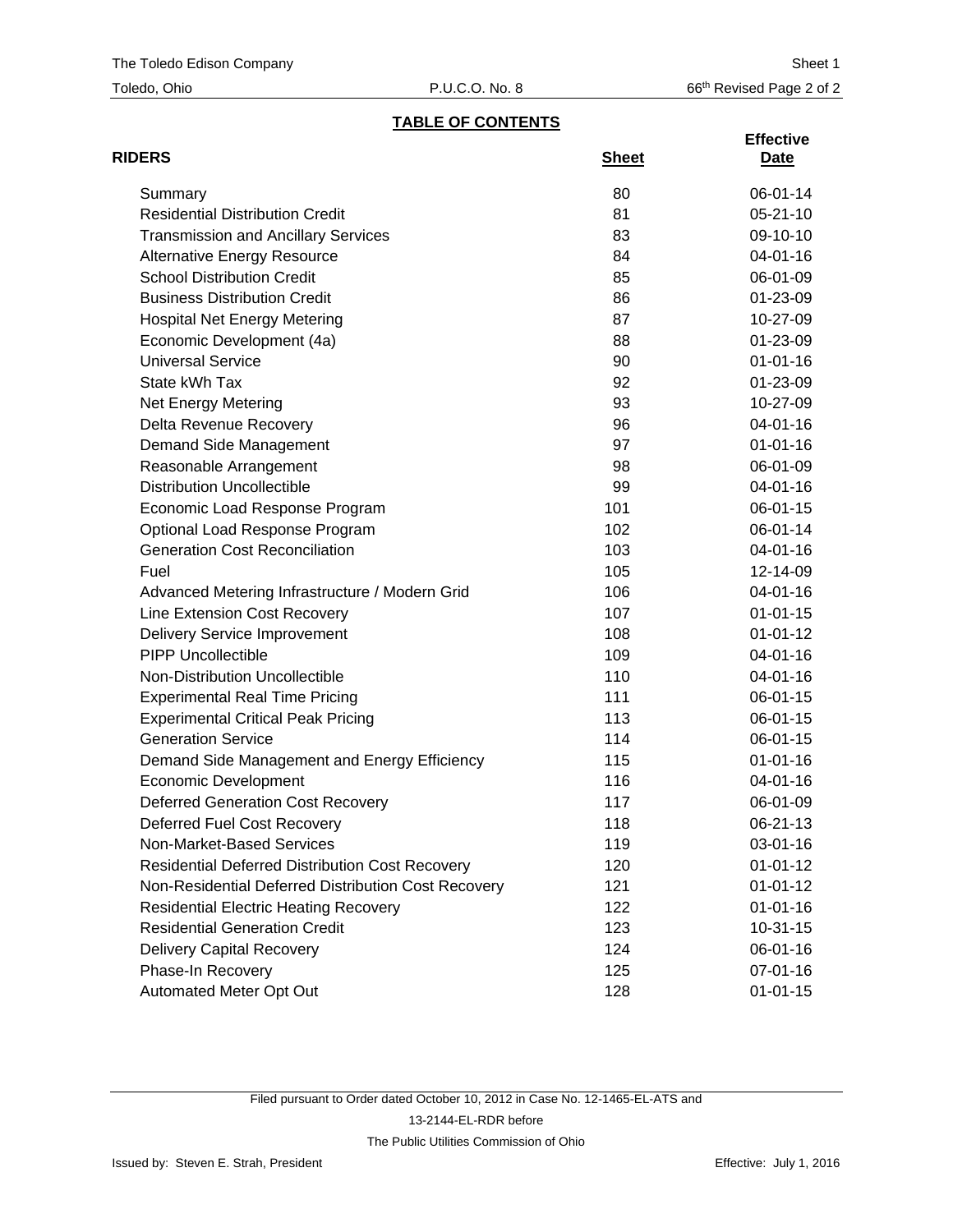## **RIDER PIR Phase-In Recovery Rider**

## **APPLICABILITY:**

Applicable to any customer who receives electric service under the Company's rate schedules set forth below. The Phase-In Recovery Rider (PIR) charges will apply, by rate schedule, for all kWhs per kWh. This Rider is nonbypassable within the meaning of O.R.C. § 4928.231 and is not avoidable for customers who take electric generation service from a certified supplier.

## **RATE:**

| <b>RS</b>  | $0.0226$ ¢ |
|------------|------------|
| GS         | 0.02266    |
| GP         | $0.0226$ ¢ |
| GSU        | $0.0226$ ¢ |
| GT.        | $0.0226$ ¢ |
| <b>STL</b> | $0.0226$ ¢ |
| <b>TRF</b> | $0.0226$ ¢ |
| <b>POL</b> | $0.0226$ ¢ |

## **PROVISIONS:**

The charges set forth in this Rider recover costs associated with phase-in recovery bonds issued to securitize costs for which the Company was previously authorized recovery, in accordance with O.R.C. §§ 4928.23 through 4928.2318.

## **RIDER UPDATES:**

The charges contained in this Rider shall be updated on a semi-annual basis. No later than November  $1<sup>st</sup>$ and May 1st of each year, the Company will file with the PUCO a request for approval of the Rider charges which, unless otherwise ordered by the PUCO, shall become effective on a service rendered basis on January 1<sup>st</sup> and July 1<sup>st</sup> of each year.

The Public Utilities Commission of Ohio